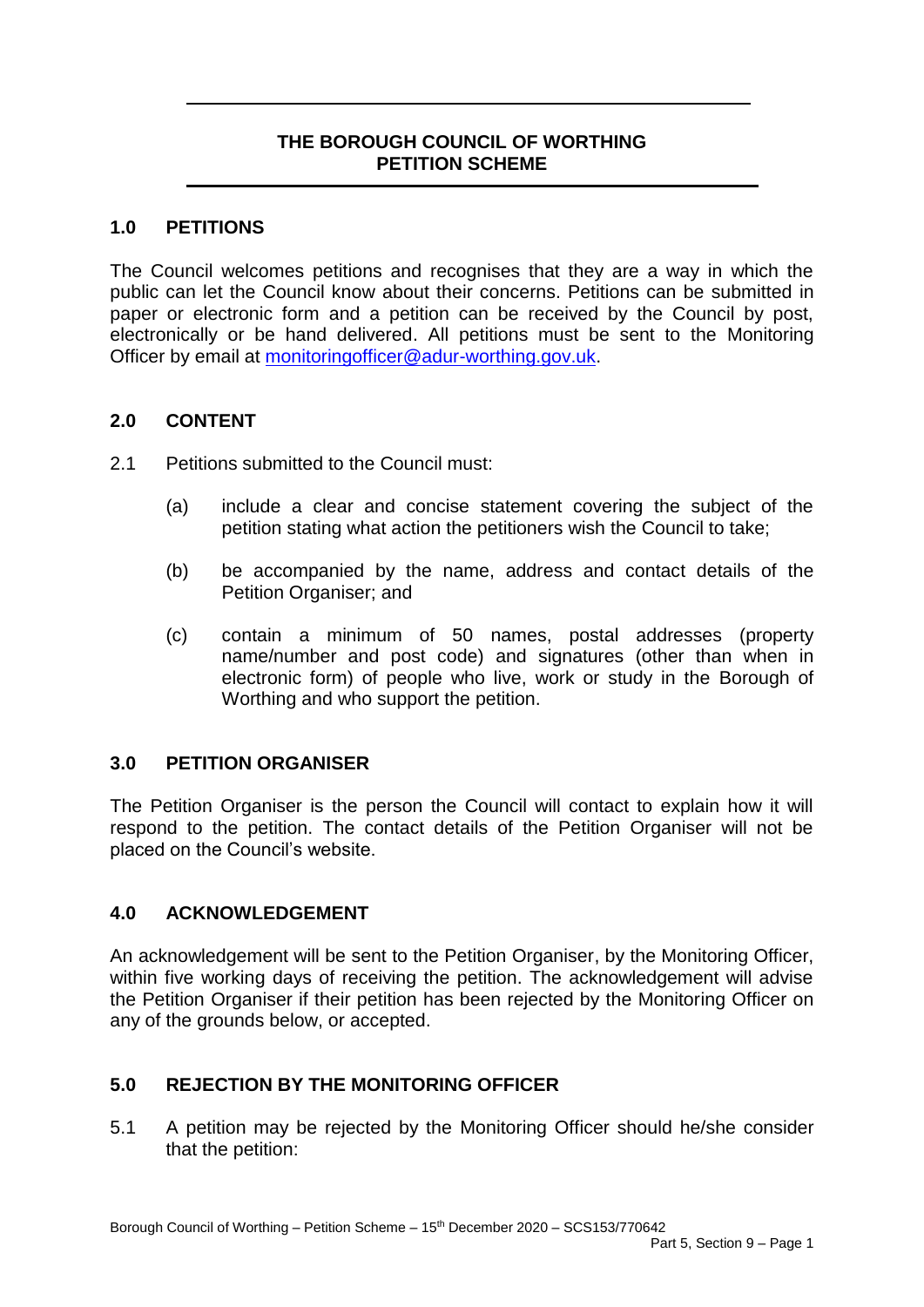- (a) contains intemperate, inflammatory, abusive or provocative language, is defamatory, frivolous, vexatious, discriminatory or otherwise offensive or contains false statements;
- (b) is similar to another petition submitted to the Council within the previous six months;
- (c) discloses confidential or exempt information, including information protected by a court order;
- (d) discloses material which is commercially sensitive;
- (e) contains names of individuals as the target of the petition, or provides information where the individual could be easily identified;
- (f) contains advertising statements;
- (g) refers to an issue which is currently the subject of a formal Council complaint, Local Government Ombudsman complaint or legal proceedings;
- (h) relates to the Council's Planning or Licensing functions (as there are separate processes in place to deal with those matters);
- (i) relates to a response to the Council as part of a formal consultation process;
- (j) relates to a matter where there is already an existing right of appeal, such as Council Tax Banding and non-domestic rates, (as there are separate processes in place to deal with those matters);
- (k) relates to a statutory petition, for example if at least 5% of Local Government electors in the Borough petition the Council to hold a referendum on whether it should change to a different form of governance (as there are separate processes to deal with those matters);
- (l) does not relate to an issue upon which the Council has powers or duties or on which it has shared delivery responsibilities. However, if the petition is about something over which the Council has no direct control, the Monitoring Officer will give consideration to the best method for responding to it. For example, the Council may make representations on behalf of the community to the relevant body or forward the petition to the relevant body. In any event the Council will always notify the Petition Organiser of the action it has taken;
- (m) has already been the subject of debate by Full Council within the previous six months;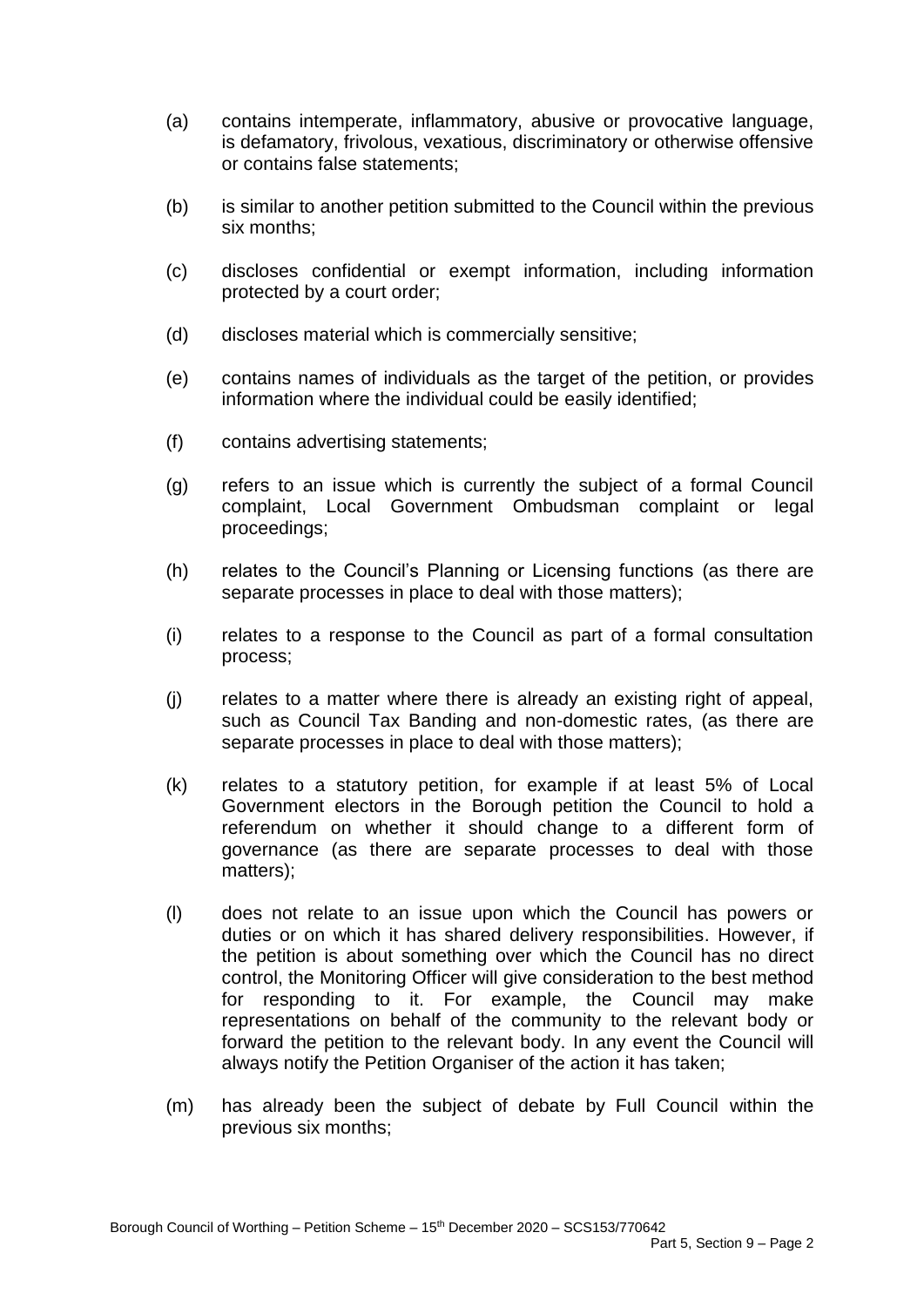- (n) is received during politically sensitive times, such as prior to an election or referendum, and the petition contains politically controversial material. In that situation the Monitoring Officer may need to agree a revised timescale for the acceptance of the petition;
- (o) relates specifically to the annual budget resolution, which is governed by the Council's Budget Procedure Rules;
- (p) it contains less than 50 names, addresses and signatures of individuals who live, work or study in the Borough.

# **6.0 ACCEPTED PETITIONS: THE COUNCIL'S RESPONSE**

If the Monitoring Officer has accepted the petition, the Petition Organiser will be advised what the Monitoring Officer plans to do with the petition and when they can expect to hear from the Council.

The petition (but not the Petition Organiser's details) and the details of what the Council will do will also be published on the Council's website.

#### 6.1 Non-qualifying Petitions

Non-qualifying petitions are defined in this scheme as petitions with 50 or more signatories but less than 1,000, and those petitions shall be referred to the relevant decision-maker, by the Monitoring Officer.

Where the decision-maker is the Executive, a Committee or Joint Committee, then the Petition Organiser shall be advised as to when and where the petition is to be considered and shall be allowed to attend, remotely if the meeting is held with attendance via remote access, and speak for up to five minutes in support of the petition. Following which the Members shall discuss the petition and decide how to respond to it. Once a decision is made, the decision-maker will notify the Petition Organiser in writing of the response with reasons for the decision within five working days.

Where the decision-maker is an individual Executive Member or an Officer they shall meet with the Petition Organiser, remotely or otherwise, to discuss the contents of the petition. Following which they shall determine how to respond to it. Once a decision is made, the decision-maker will notify the Petition Organiser in writing of the response with reasons for the decision within five working days.

### 6.2 Qualifying Petitions

Qualifying petitions are defined in this scheme as petitions containing 1,000 or more names, postal addresses and signatures (other than when in electronic form) of people who live, work or study in the Borough of Worthing and support the petition.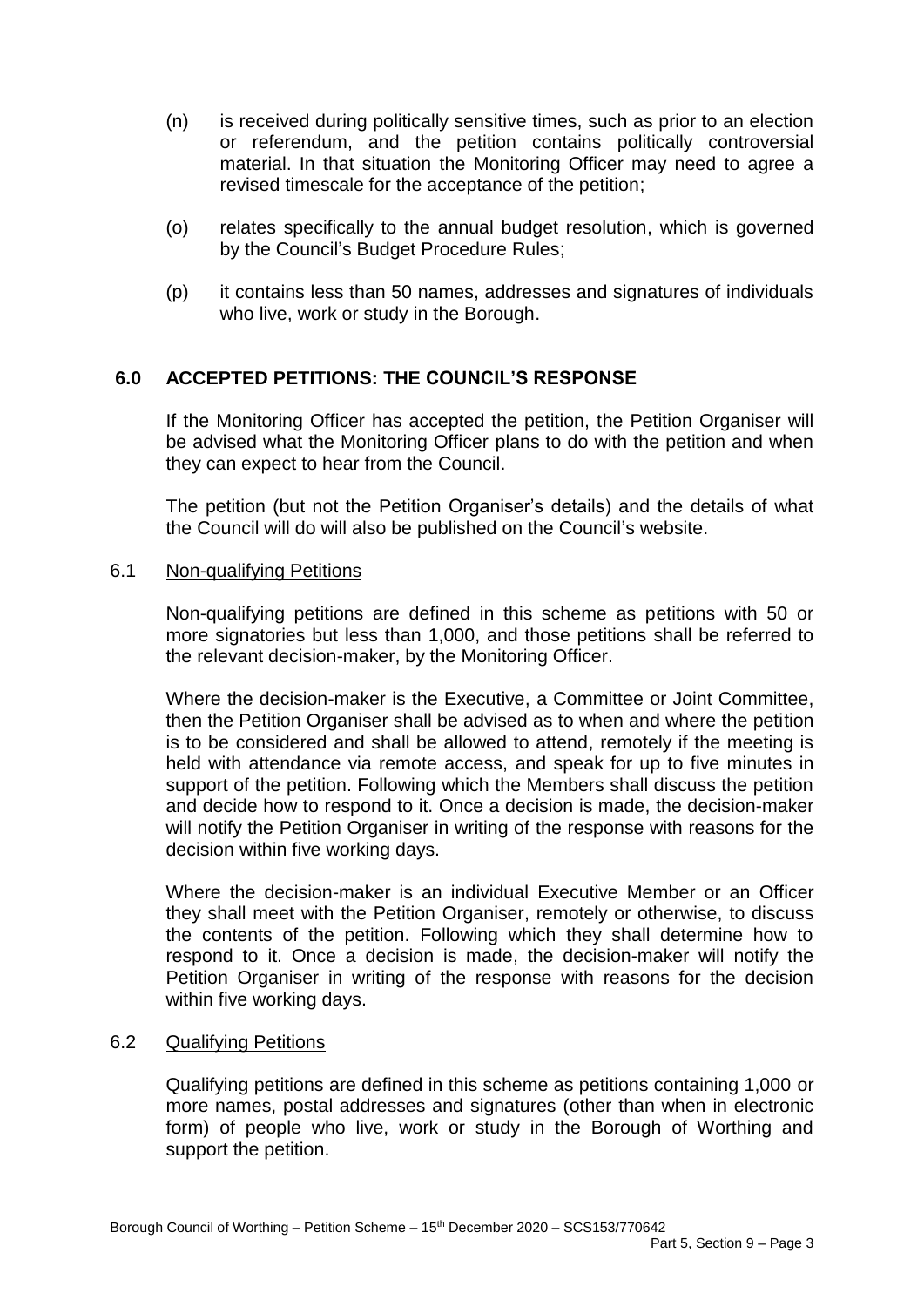On receipt of a qualifying petition, where time permits, the petition will be debated by the Full Council, at their next Ordinary Meeting, provided that the petition is received by the Monitoring Officer 15 clear working days prior to that meeting, or otherwise at the next available Ordinary Council Meeting. The Petition Organiser will be given five minutes to read the petition at the meeting and make any representations and the petition will then be discussed by Councillors in accordance with the Council's Standing Orders as contained in Part 4 of this Constitution. Following the debate by Councillors, the Petition Organiser will be given a further opportunity to address the Council and shall have a maximum of three minutes to make a closing statement. The Council will decide, by way of a motion being proposed, seconded and voted upon, how to respond to the petition at this meeting.

If the petition relates to action currently being progressed by the Council and the petition will trigger a debate at Full Council, as it is accepted by the Monitoring Officer and is a qualifying petition, then the action will be suspended pending the debate, unless in relation to statutory, contractual or other legal situations where a suspension would, in the view of the Monitoring Officer, prejudice the Council's position.

Where a petition is accepted by the Monitoring Officer and is a qualifying petition but time does not permit a debate at Full Council, for example because an action that is the subject of the petition will occur prior to the next meeting of the Full Council, the petition will be referred by the Monitoring Officer to the appropriate decision-maker, Executive or relevant Committee or Joint Committee. Once a decision is made, the decision-maker will notify the Petition Organiser in writing of the response with reasons for the decision within five working days.

### 6.3 The Council's Response to a Petition

The Council's response to a petition will depend on what a petition asks for and how many people have signed it, but may include one or more of the following:

- (a) taking the action requested;
- (b) receiving and considering the petition at the next Ordinary Council Meeting;
- (c) holding an enquiry into the matter;
- (d) undertaking research into the matter;
- (e) holding a public meeting;
- (f) holding a consultation;
- (g) holding a meeting with the petitioners;